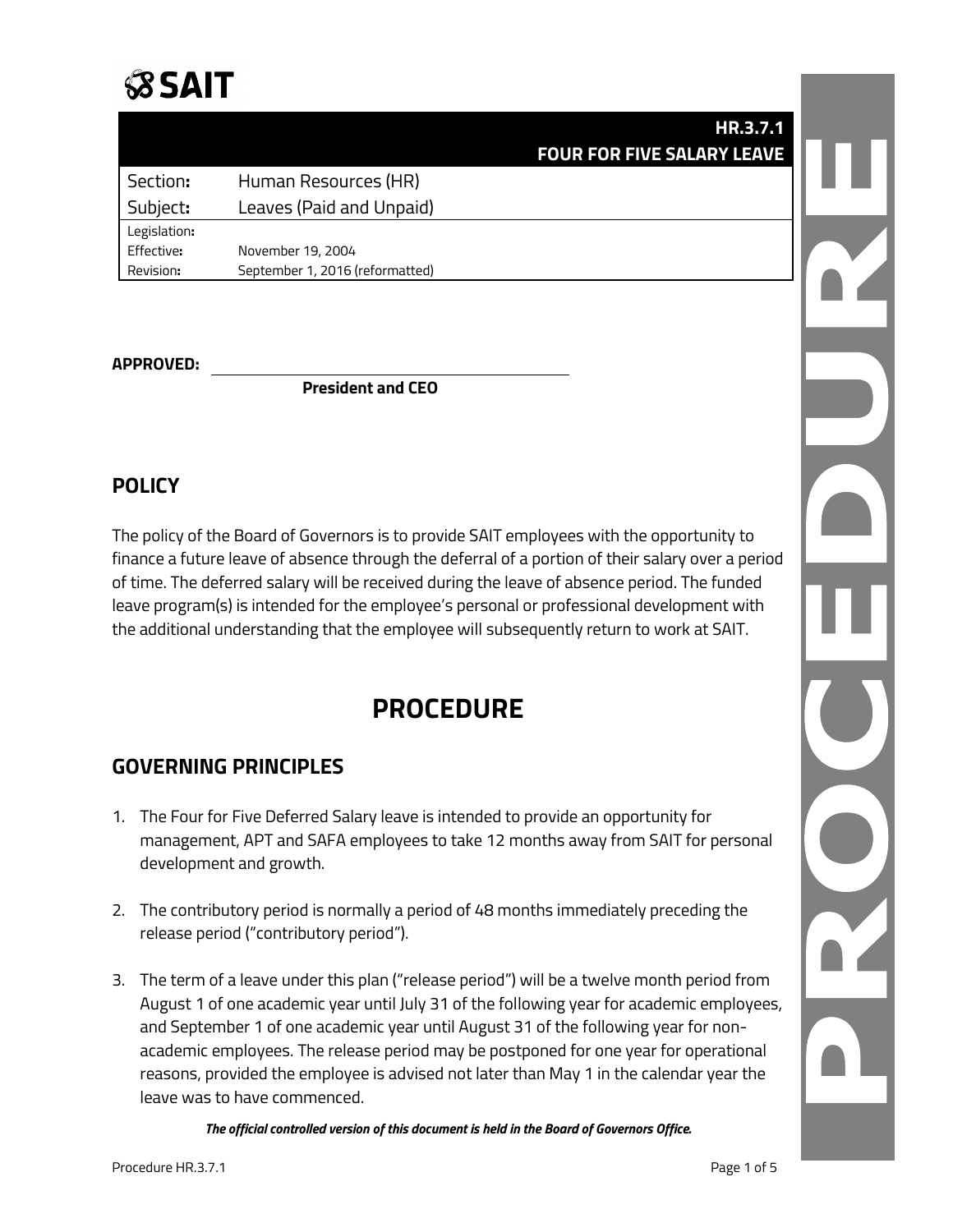

#### **A. Eligibility**

- 1. Any full time permanent employee designated as management, APT or SAFA may apply to participate in the plan.
- 2. Employees are to submit their applications to their dean, director or designate or vice president by March 30 for academic employees, or April 30 of the year of commencement of the plan for non-academic employees. Applications will be reviewed by the employee's dean, director or designate or vice president and if approved, sent to the vice president responsible for employee services for confirmation. Employees will be notified of the decision by May 31. Complete the HR 16 Four for Five Salary Leave Application form.
- 3. Up to 34 leaves shall be approved each year. School/departmental operational requirements will be considered when selecting qualified applicants to be granted leave.
- 4. If approval of the employee's application is granted, the employee shall, without undue delay, either sign a leave agreement or withdraw the application. The signed agreement will be signed on behalf of SAIT by the vice president responsible for employee services
- 5. Following approval of the agreement, the employee becomes a participant ("participant") in the plan, effective August 1 or September 1.

#### **B. Funding**

- 1. Monies retained by SAIT ("fund") pursuant to this procedure shall be held by SAIT and may, at SAIT's discretion, be pooled for investment purposes. The fund shall be invested and reinvested by SAIT, at SAIT's sole discretion, in accordance with appropriate legislation.
- 2. Investment income earned by the fund in each calendar year will be allocated to each participant as employment income on December 31, proportionate to the balance in the participant's account (as defined below).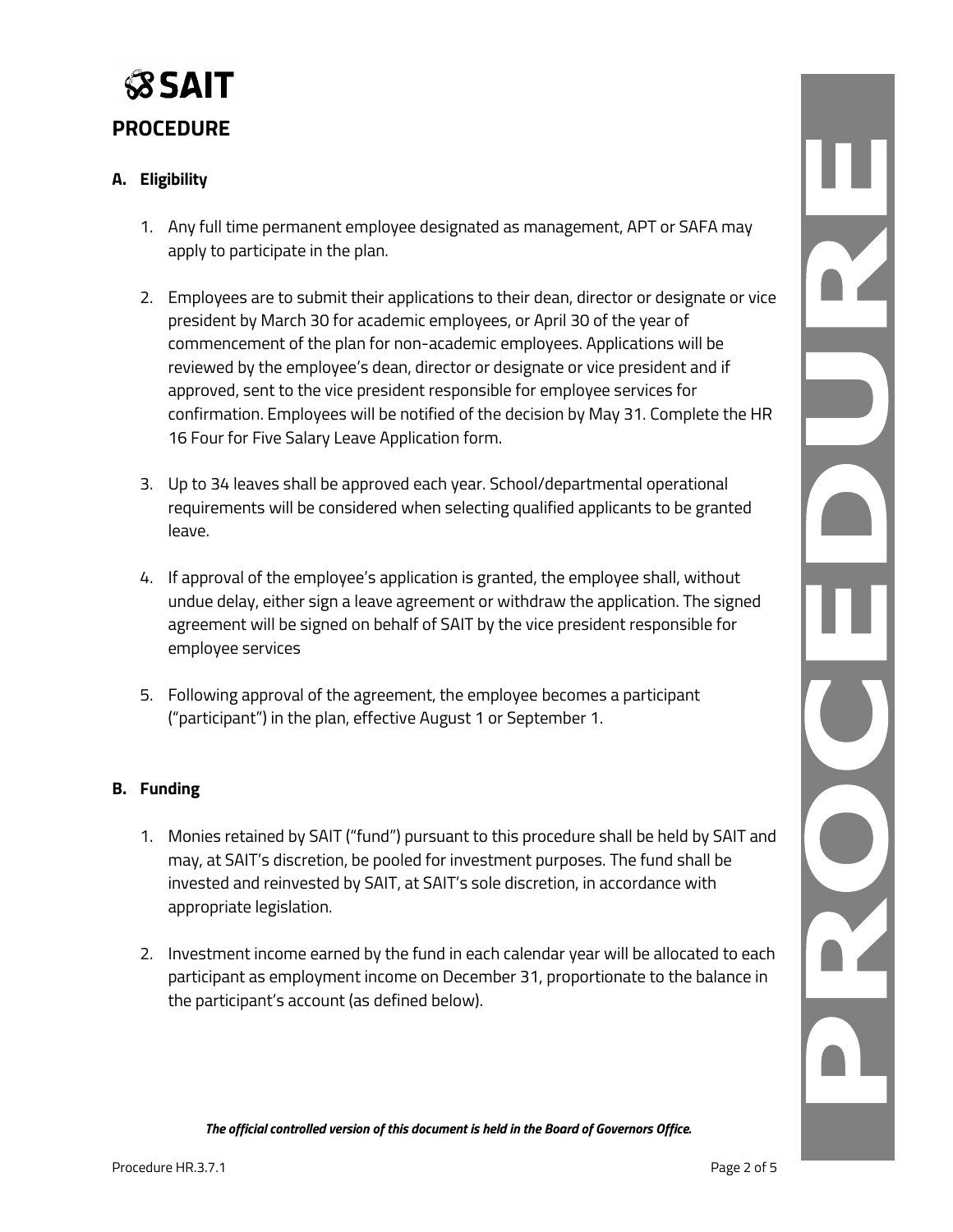

#### **C. Contributions**

- 1. For the purposes of this section and the following section, gross monthly salary is determined from the participant's appropriate salary schedule and shall include the academic coordinator modifier where applicable.
- 2. Gross monthly salary shall not include acting pay, overtime pay, contract earnings, performance rewards or overload, etc.
- 3. During the contributory period, SAIT shall withhold each month from each participant fifteen per cent (15%) of gross monthly salary. All such contributions shall be held in the fund.
- 4. Each participant will be required to reinvest the interest earned on the balance as an additional annual contribution.
- 5. SAIT shall establish separate notional accounts ("accounts") to reflect each participant's share of the fund.

#### **D. Release Period Payments**

- 1. During the release period, SAIT shall pay from the fund to each participant an amount in monthly installments, equivalent to eighty five per cent (85%) of gross monthly salary in effect on the last working day prior to the release period, less any deductions made by SAIT pursuant to this procedure and any other deductions required by law to be made on the participant's behalf.
- 2. During the release period, while the participant is receiving Four for Five Leave pay, the participant is prohibited from receiving any salary or wages from SAIT or a SAITaffiliated partner.

#### **E. Deductions and Benefits**

- 1. All payments from the fund shall be treated as employment income and shall be subject to income tax and CPP deductions accordingly.
- 2. During the release period, the participant will be entitled to apply to maintain benefit coverage as specified in the participant's employment agreement or terms and conditions of employment. The participant will continue to pay employee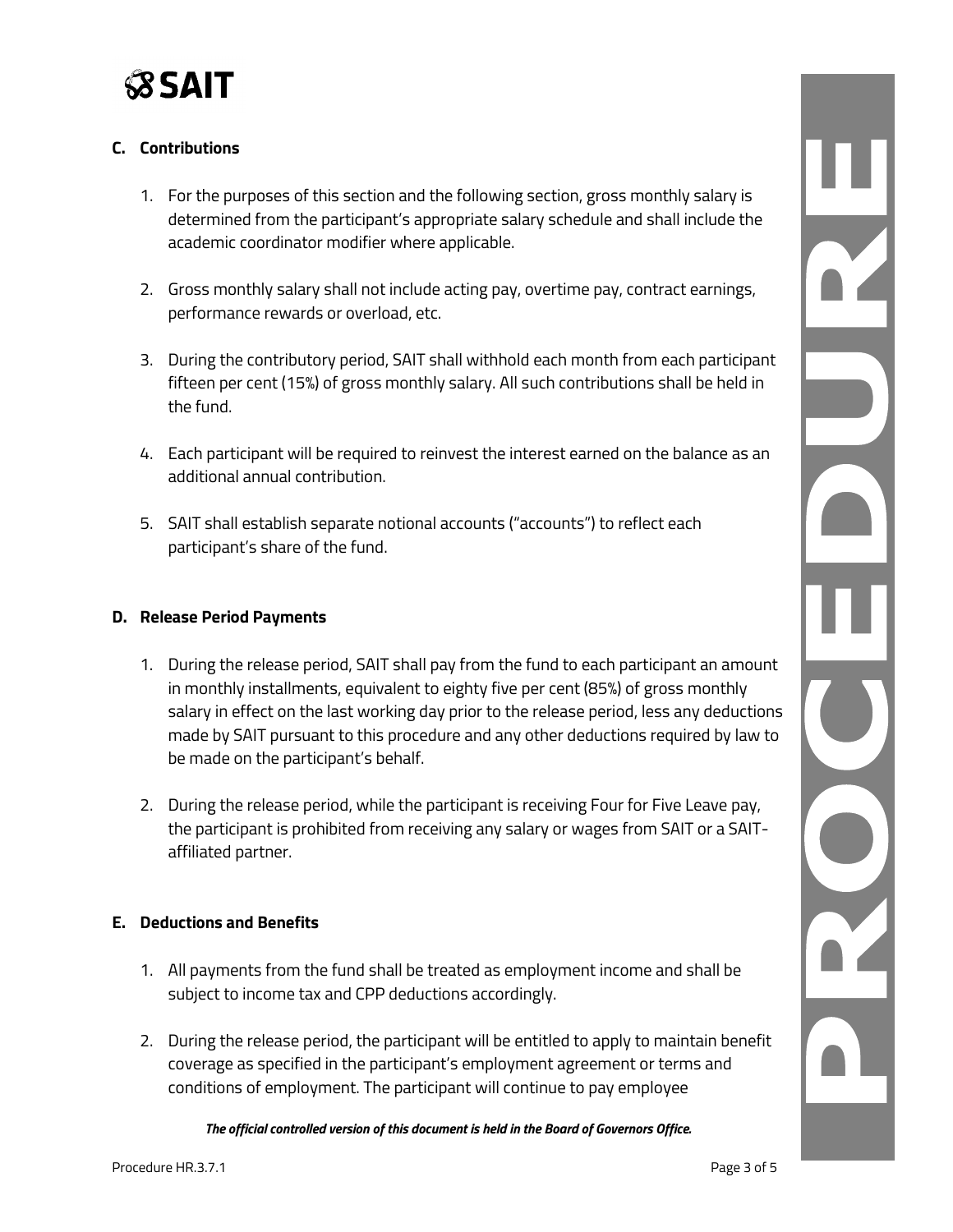

contributions to such plans in effect during the release period through payroll deduction. SAIT will maintain the payment of the corresponding employer contributions, if any, during the release period.

- 3. Salary related benefits shall, during all relevant times, be based on and related to normal gross salary.
- 4. The Local Authorities Pension Board has ruled that members participating in the Four for Five Leave Plan will have their pre-deferral plan salary be considered the salary for pension purposes.
- 5. During the contributory period and the release period, SAIT shall deduct and remit pension contributions from the participant's pay cheque based on gross pre-deferral salary. SAIT shall make the corresponding employer contributions. Note: LAPP allows a maximum of 12 months during LAPP participation where the employer must pay the employee's share. If the employee takes any other leave beyond this 12-month period, the employee will be responsible for both the employee and employer share.
- 6. During the contributory period, SAIT shall report as employment income a reduced amount determined by subtracting from total earnings the participant contributions required under paragraph C.4 of this procedure. Income tax and Canada Pension Plan ("CPP") deductions shall be based on this reduced amount.
- 7. During the contributory period, SAIT shall deduct and remit Employment Insurance ("EI") premiums based on gross pre-deferral salary.
- 8. During the release period, earnings are not insurable; therefore, SAIT will not deduct EI premiums.
- 9. All vacation carryover from the previous year must be used before the release period begins. Vacation is not accrued during the release period.

#### **F. Special Circumstances**

- 1. If a participant dies during the contributory period, SAIT shall pay to the beneficiary or the estate of the participant the total balance of the participant's account plus accrued interest to the date of distribution, within a period of 30 days following notification of death.
- 2. If a participant dies during the release period, a single payment shall be made to the beneficiary or estate of the participant. This payment shall be equal to the balance of